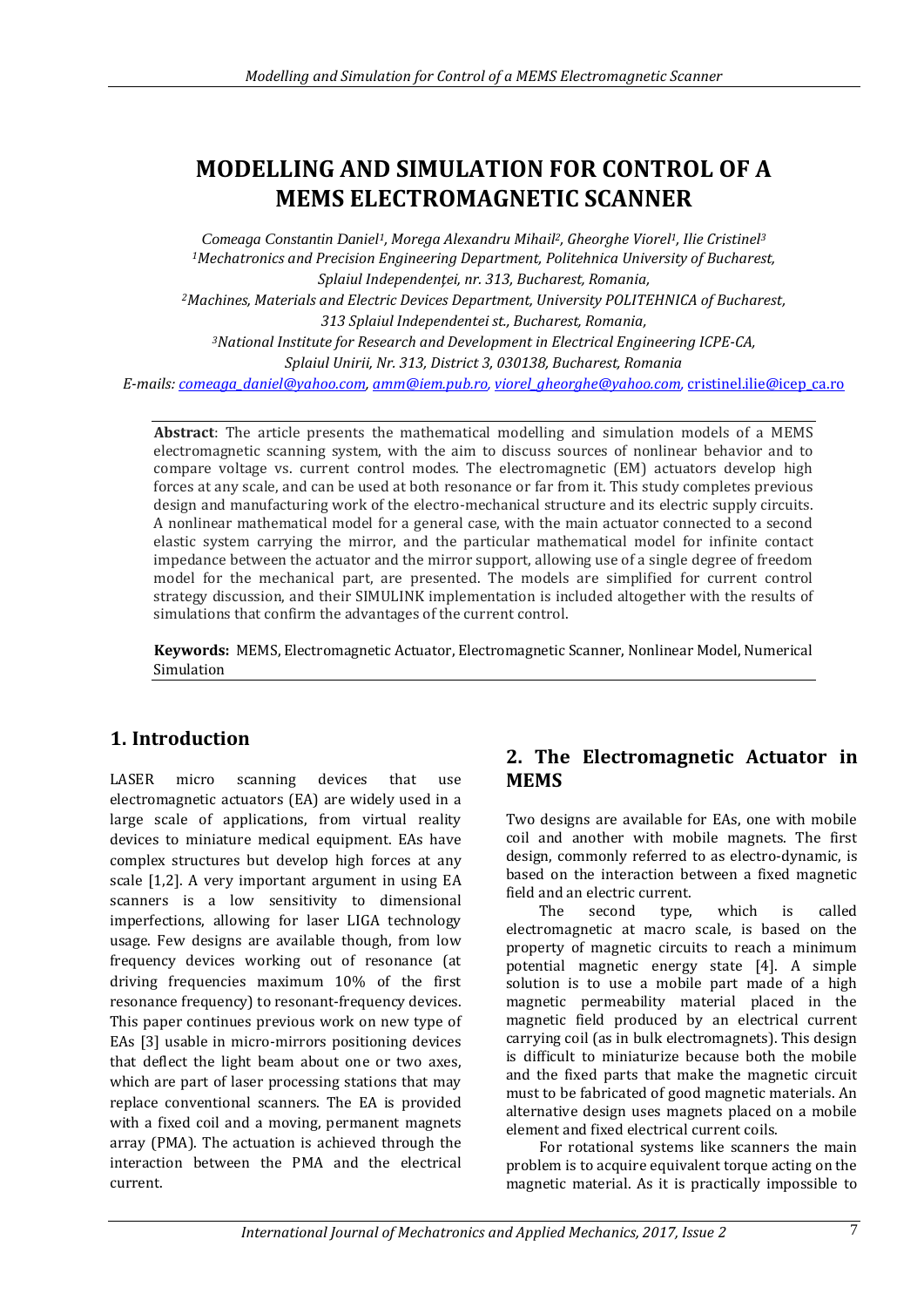change the magnetization in the surface of magnets matrix at this scale (the permanent magnet(s) are deposited in one step and the magnetization is obtained either in this step or in an additional step, but is impossible to produce a strong and fast varying magnetization field at microscale) the single solution could be the usage of a special design for the coil. The simplest EA solution is based on an elastic beam [5-6] but proved to provide only low rotational angles of the mirror.

A possible solution is to change the magnetic field produced by the coils, at a micro-scale, for high values of magnetic flux density, but this is very difficult because it requests complicated coil designs. Another solution is to convert a displacement in rotation by using a simple mechanism, which could have an important advantage, considering that micro-scanners are usually integrated in mobile systems, tending to became autonomous systems by using integrated energy recovery. The translational system could be set easily into vibration by external means, allowing its utilization as an energyharvesting device. So, the combined translational rotational system with a mobile magnet could be used for bi-directional energy conversion. Thus, the energy conversion efficiency is good in both wise, either for mirror positioning or for harvesting energy also used in the scanner.

Previous work [3] focused on different types of magnetization (in EA plane and out-of-EA plane) proving the horizontal one (Fig. 1) is more stable, even though the forces are lower.

The magnets array was chosen because previous studies on bulk film magnet show defects and non-uniform magnetic parameters. The array structure removes these problems, even though a volume of the magnets is sacrificed for gaps, and the overall performances are improved.



*Figure 1: The CAD model of the EA and the CAD model of the EA with mechanism*

An improvement of the bending beam design, aimed to compensate for the low rotations obtained even for large translations, may be a tangent mechanism (Fig. 1) used to drive the mirror. The contact point between the beam and the mirror is placed before the line linking the torsion elastic hinges of the mirror, thus assuring a large amplification.

#### **3. The Linear Mathematical Modelling**

The actuator modelling could be performed in two ways: either based on continuum medium or based on discrete/lumped parameters models.

The first technique was used to prove the feasibility of the actuator and for the preliminary design of the actuator and electric circuit [3,5,6,7].

The lumped parameters model is necessary and allows for a global simulation, which is useful in the design of the control algorithm and the circuit. It may produce also the values of the lumped parameters that optimize the control.

The simplest model assumes a mechanical system with one degree-of-freedom (mass-stiffnessviscous damping, Fig. 1,a) and a series inductance – resistance branch in parallel with a capacitance for high frequencies, Fig. 1,b)). The mechanical and electrical sub-systems are connected via a transformer with, for the simplest model, a linear relation electric current – mechanical force, respectively between the velocity and induced voltage.



*Figure 2: The 1 DOF electro-mechanical equivalent model: a) 1-DOF mechanical model; b) simplified electrical impedances Z<sup>e</sup> [7]*

The simplest model used for simulation assumes linear behavior only, and it is indicated in (1) for voltage control.

$$
\begin{cases}\n\left(m \cdot s + c + \frac{k}{s}\right) \cdot v_r(s) - k_m \cdot i(s) = F_{ext}(s) \\
k_e \cdot v_r(s) + (R + L \cdot s) \cdot i(s) + Z_e \cdot i(s) = U(s)\n\end{cases}
$$
\n(1)

where m- mobile mass; k- stiffness coefficient of the equivalent elastic component; c- damping

8 *International Journal of Mechatronics and Applied Mechanics, 2017, Issue 2*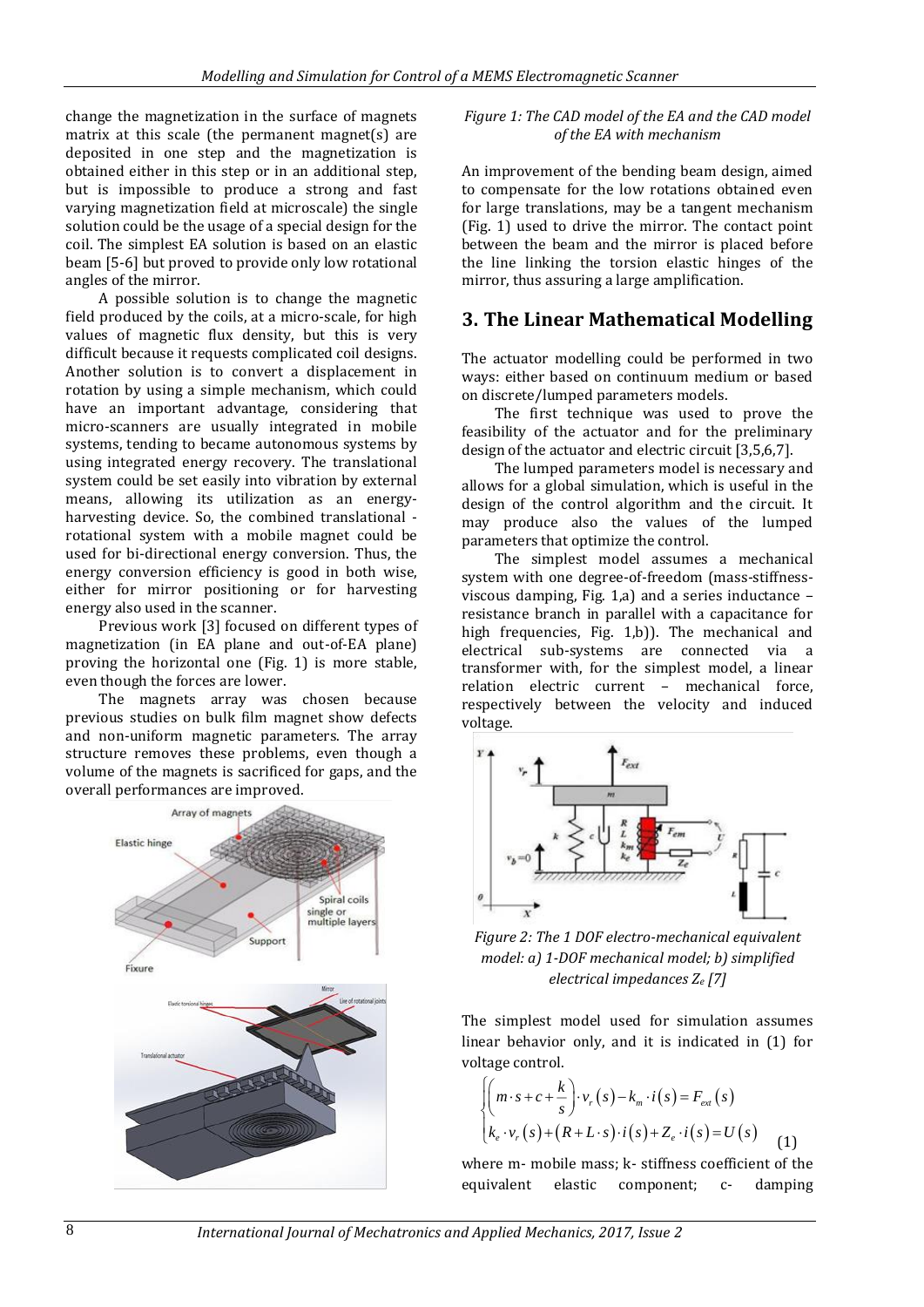coefficient; km- coefficient linking electric current and electromagnetic force; ke- coefficient linking the velocity and induced voltage; R-resistance of the electric circuit; L- inductance of the electric circuit; Ze- external electric inductance.

An improved model assumes the nonlinearities arising from mechanical and electromagnetic physics:

- nonlinear behaviour of the elastic material (nonlinearity and hysteresis),

- nonlinear relation between the distributed force acting on the magnets and the displacement, due to large displacements,

- nonlinear relation between the displacement and magnetic force due to the magnetic flux drop when the gap between magnets and coil rise,

- nonlinear relation between the electric voltage and current due to a variation of inductance with the gap, - nonlinearity of the induced voltage w.r.t. the speed of magnets (the ke coefficient),

- nonlinear relation between the electric current and force due to the gap variation (the km coefficient).

The combined actuator with rotation and translation has a more complex structure. If the actuator uses a pure translation of the magnets array and it is provided with a pure mechanical connection to a rotation system, then the model may be improved by introducing in the first eq. (1) a supplementary force and by adding a supplementary equation for the mirror motion.

Usually, one of the mechanical systems is driven at resonance and the second is driven away of resonance, allowing the removal of the inertial and damping terms from the out-of-resonance system, and further recasting the system back into two equations.

A relation between rotation and translation may be easily obtained for a simple, single-beam system, which deforms due to the magnetic force applied on the magnets such as to produce a displacement and consequently a rotation of the magnetic array. So, even though the magnetic force depends on both translation and rotation, and the inductance variation alike, it can be assumed that only one mechanical variable occurs.

## **4. The Nonlinear Mathematical Modelling**

A model closer to reality uses lookup tables to introduce the non-linearity between force and displacement, due to the mechanical part, between current and force, due to the magnetic flux density variation with magnets positions, between positions and inductance.

The model is more complex if all nonlinearities are considered. In the general case, with two mechanical variables (translation perpendicular to the magnets plane and rotation of the mirror with respect to an axis contained in the mirror plane – the line of rotational joints, Fig. 1) and one electrical variable (the coil current) the equations are nonlinear:

$$
M\frac{d^2 w}{dt^2} = F_{emag} - C_{trans}\frac{dw}{dt} - w \cdot K_{trans}(w) - Cpl_{trans}(w, \theta), J\frac{d^2 \theta}{dt^2} = M_{emag} - C_{rot}\frac{d\theta}{dt} - \theta \cdot K_{rot}(\theta) - Cpl_{rot}(w, \theta)
$$

 $Mechanism(Cpl<sub>trans</sub>, Cpl<sub>rot</sub>, w, \theta) = 0$ 

$$
U = \frac{d\Psi}{dt} + Ri + U_w + U_\theta; \Psi = L(w, \theta, i) \cdot i. \tag{2}
$$

where

- the translational subsystem in described by mass, M, stiffness, K<sub>trans</sub>, and damping coefficient C<sub>trans</sub>,

- the rotational subsystem is described by rotational inertia, J, stiffness, Krot and damping coefficient, Crot, and

- the electrical circuit is characterized by resistance, R, inductance, L, and magnetic flux, Ψ.

The mechanical coupling between the mechanical subsystems is descried by the force,  $C<sub>oltrans</sub>$ , the torque,  $C<sub>olrot</sub>$ , and additional equations (called Mechanism). The equations depend on the type of mechanism, linking force, torque, displacement, and rotation.

The electromagnetic field acts on the mechanical systems with a force Femag and a torque Memag.

The motion-induce voltages due to the magnetic flux variations are U<sub>w</sub> due to translation, w, and U<sub>0</sub> due to the rotation, θ.

The coefficients are nonlinear, depending on variables

$$
U_w = function \left(w, \theta, i, \frac{dw}{dt}\right)
$$

$$
U_{\theta} = function \left(w, \theta, i, \frac{d\theta}{dt}\right)
$$

$$
F_{emag} = f\left(w, \theta, i, \frac{dx}{dt}\right)
$$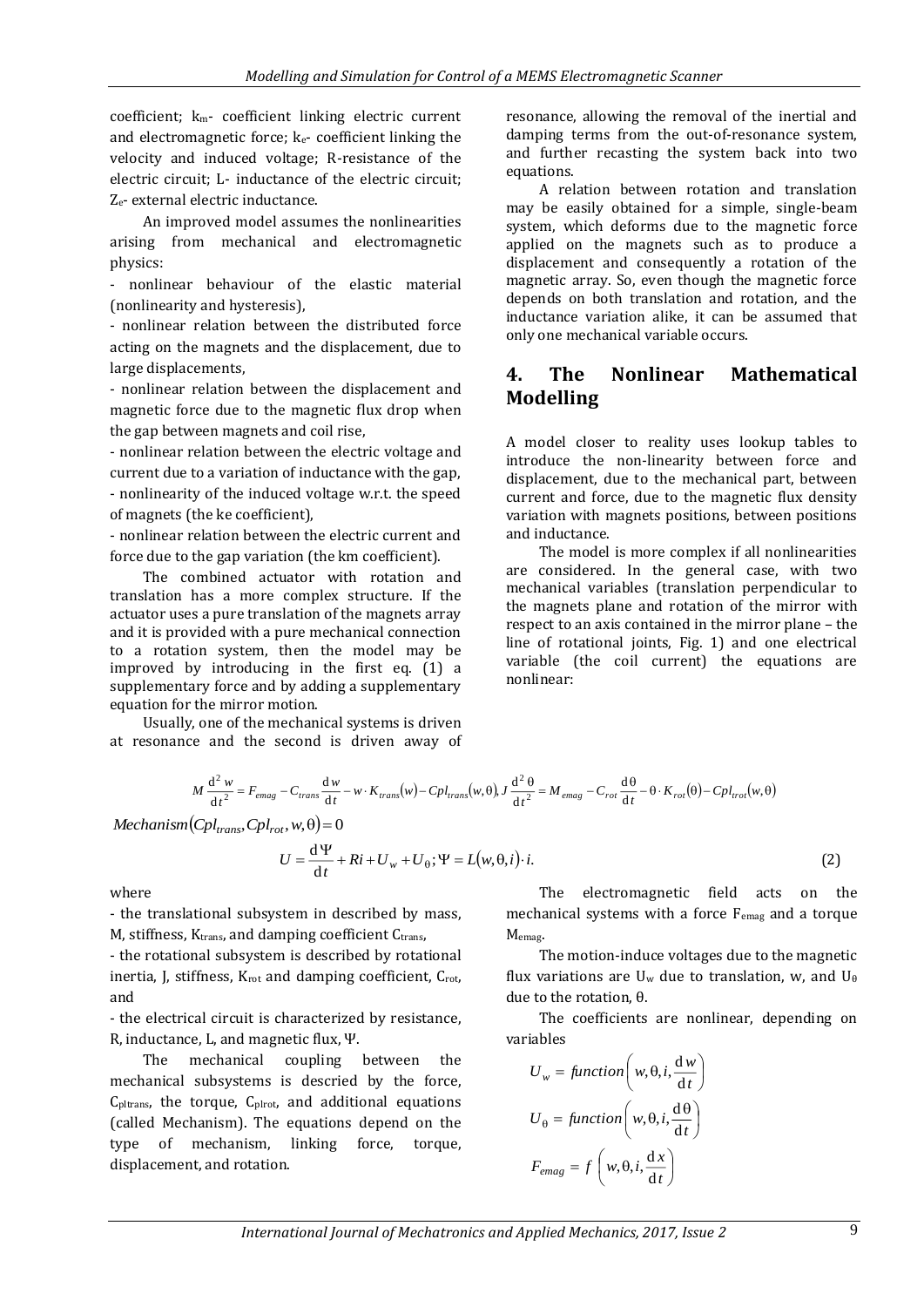$$
M_{emag} = f\left(w, \theta, i, \frac{\mathrm{d}\,x}{\mathrm{d}\,t}\right) \tag{3}
$$

The nonlinearities are descried by dependencies of the coefficients to the variables:

Stiffness depends on the associated deformation/displacement, which for large deformations  $K_{trans} = function(w)$ <sub>,</sub>  $K_{rot} = function(\theta)$ ;

- Damping was assumed viscous (the damping force proportional with the speed), hypothesis valuable for movement in fluids, including air as in this case. In practice, internal damping within the material could occur, and it is nonlinear (usually, hysteresis). Magnetic damping could occur also, due to the motion of conductive materials w.r.t. a magnetic field, nonlinear too. These nonlinearities are modelled through  $C_{trans} = function(w, i)$  $C_{rot} = function(\theta, i)$  . The magnetic damping could be neglected due to the low magnetic field produced by the coils currents, and the low speed of the scanning systems. Also, the material used for the elastic beam has a very low hysteresis. Here we assume a linear viscous damping, i.e.,  $C_{trans}$  = constant,  $C_{\text{rot}}$  = constant.

- Voltages induced by motion are assumed linear w.r.t. velocity for common electro-dynamic actuators (modelled through coefficients  $K_{e}$ ,  $_{trans}$  and  $K_{e}$ ,  $_{rot}$ ). These assumptions are valid for actuators with moving coils in large and constant magnetic field, such as in linear and rotational electro-dynamic actuators. For this type of electromagnetic actuator with strong variations of the magnetic field on the movement direction, mainly for translation, it is possible to assume a linear dependency on the translational and rotational speeds only for small speeds values around an equilibrium,

In general, when the magnetic field depends on the magnets positions and the electric current, the coefficients are generally functions of positions and electric current:

$$
U_w = K_{e, trans}(w, \theta, i) \cdot \frac{dw}{dt} \quad U_\theta = K_{e, rot}(w, \theta, i) \cdot \frac{d\theta}{dt} \quad (4)
$$

For low amplitude motion about the equilibrium the coefficients are constants. The next equation describes this case where subscript 0 indicate a static equilibrium position (current i0 is produced by a DC voltage, over which is applied a small AC signal for obtaining oscillations), i.e.,

$$
K_{e, trans}(w, \theta, i) \cong K_{e, trans}(w_0, \theta_0, i_0), \ K_{e, rot}(w, \theta, i) \cong K_{e, rot}(w_0, \theta_0, i_0) \tag{5}
$$

The electromagnetic force and torque occur because the system is to attain the state having the lowest magnetic energy. For electrodynamic actuators (either translational or rotational), force and torque are proportional to the inducing current by Lorentz forces acting on conducting wires placed in external magnetic fields because the magnetic flux density produced by magnets is perpendicular to that selfinduced magnetic field, due to the coil movement, so it is almost constant (the coil is never removed from the magnetic circuit).

In this case the magnetic field varies with the positions of the magnets from few reasons:

- The magnetic field produced by the planar coil varies with the direction of motion;

- The magnetic field depends on the inducing electric current, which in turn depend on the inductance (so of the magnets position) and external voltage, assumed constant.

For small electric current variations, it is possible to assume a linear dependence of force/torque on the current, with coefficients depending on positions and electric current, i.e.,  $F_{emag} = K_{m, trans}(w, \theta, i) \cdot i, M_{emag} = K_{m, rot}(w, \theta, i) \cdot i, (6)$ This case is far from the real situation, for scanning tasks with voltage control, but it is useful for the steady state voltage control or for current control of the actuator.

Again, for low amplitude movement about the equilibrium the coefficients are constants, i.e.,

$$
K_{m, trans}(w, \theta, i) \cong K_{m, trans}(w_0, \theta_0, i_0), \quad K_{m, rot}(w, \theta, i) \cong K_{m, rot}(w_0, \theta_0, i_0)
$$
\n
$$
(7)
$$

- The magnetic flux density could be assumed proportional to the electric current. The coefficient, an inductance, depends on the positions and electric current.

- The coupling between rotation and translation is nonlinear for tangent or similar mechanisms.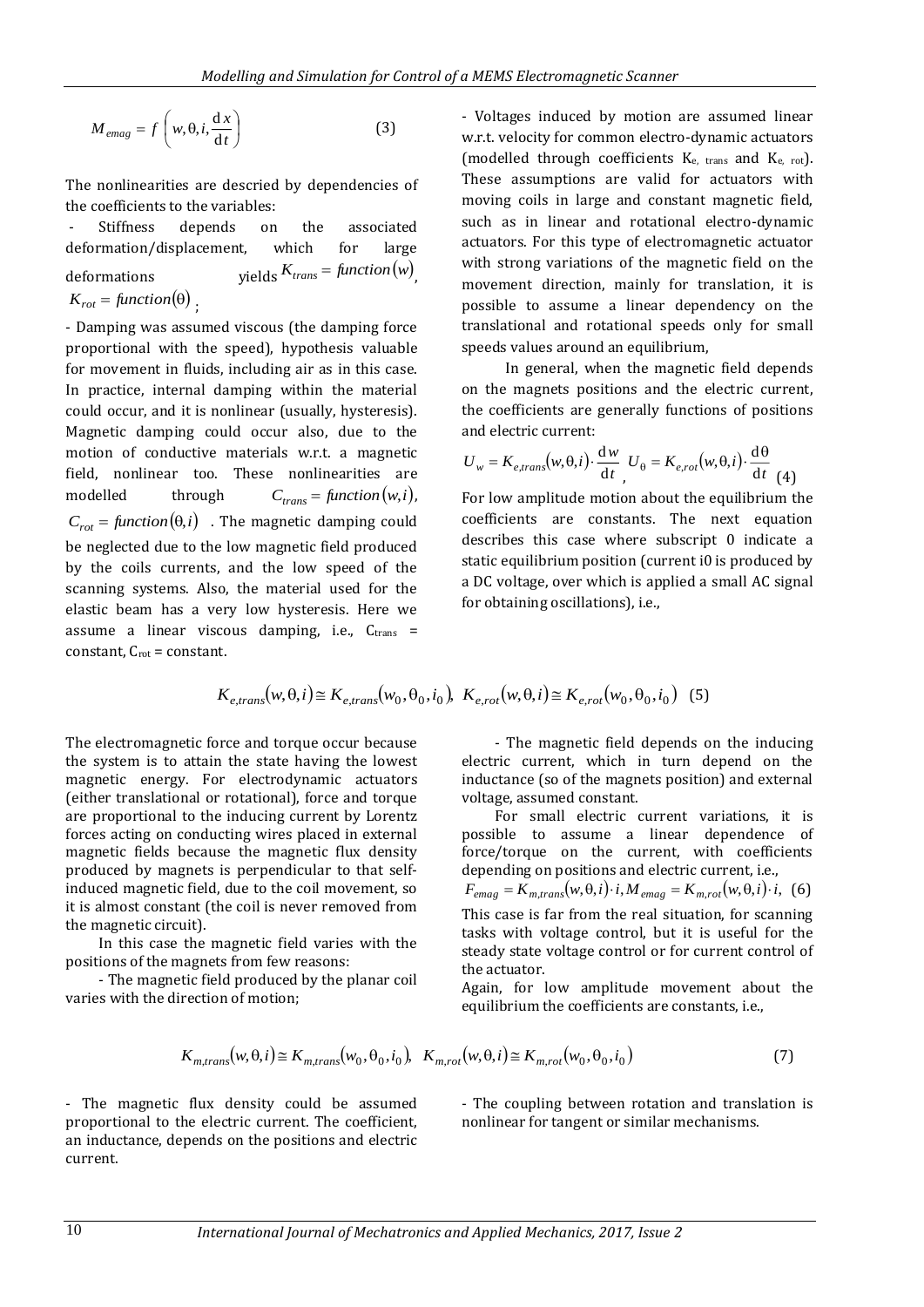A simpler model assumes that the coupling torque is directly proportional to the coupling force.

An additional equation, depending on movements, is needed to link the coupling force and the relative displacements in the contact point.

For a nonlinear coupling the Mechanism equation becomes:

$$
Cpl_{rot}(w,\theta) = f(w,\theta) \cdot Cpl_{trans}(w,\theta) \tag{8}
$$

$$
Cpl_{rot}(w,\theta) = ct \cdot Cpl_{trans}(w,\theta), \quad Cpl_{trans}(w,\theta) = Impedanc\left(w,\theta\right) \cdot \left(w - \frac{1}{st}\theta\right)
$$

If the contact between the translational and rotational systems is rigid then the impedance is infinite, so the Mechanism equations become:

$$
Cpl_{rot}(w,\theta) = ct \cdot Cpl_{trans}(w,\theta) \, , \, w = \frac{1}{ct}\theta \tag{11}
$$

 two-variable system (w and i). In this last case, the three-variable system yields a

#### **5. The Simulink Models**

The hypotheses for simulation model are:

- nonlinear stiffness, due to large deformations,

- linear damping (negligible mechanical hysteresis because the load is limited so as the stress is under 70% of the elasticity limit and no magnetic damping because the speeds are low; the material for elastic beam is a CuBe alloy allowing a high deformation without attaining the elasticity limit),

- small speeds allowing use of (4-5) (the first resonance is around few hundred hertz), and

- small electric currents allowing (6-7) (the very thin electric circuit obtained on printed circuit boards limit drastically the current values).

Null initial pretension is assumed, i.e.  $C_{\text{plrot}}(0,0)=0$ ,  $C_{\text{pltran}}(0,0)=0$ .

When applying Laplace transform to equations (2) with simplifications (3) and (5) and considering relations expressed by equations (4/6) it is possible, in the hypothesis of small variations of position parameters and low variations speeds (a frequency content of signals far under the first resonance frequencies) to consider that the Laplace equations are established for constant values of Ke trans, Ke rot,  $K<sub>m</sub>$  trans,  $K<sub>m</sub>$  rot and coupling constants from  $(8-9)$ , as done for a pure linear system and then, during simulations steps, the values of K<sub>e trans</sub>, K<sub>e rot</sub>, K<sub>m trans</sub>, K<sub>m rot</sub> and coupling constants from eq. (10-11) are recalculated as functions of variables w, θ and I at each step. This approach is commonly met because is easily to use in Simulink using Look-up functions.

$$
Cpl_{trans}(w,\theta) = Impedance(w,\theta) \cdot \left(w - \frac{1}{f(w,\theta)}\theta\right)
$$
(9)

A linearized relation between force and torque may be assumed for small displacements

$$
C_{\text{tot}}(w,\theta) = ct \cdot Cpl_{trans}(w,\theta), \quad Cpl_{trans}(w,\theta) = Impedancd(w,\theta) \cdot \left(w - \frac{1}{ct}\theta\right)
$$
\n(10)

Other possibilities are to approximate all function with linear functions around the equilibrium point (the parameters  $K_{e \text{ trans}}$ ,  $K_{e \text{ rot}}$ ,  $K_{m}$ trans , Km rot and coupling constants from eq. (8-11) are computed for this equilibrium point) or to approximate the parameters  $K_{e \text{ trans}}$ ,  $K_{e \text{ rot}}$ ,  $K_{m \text{ trans}}$ ,  $K_{m}$ rot and coupling constants with polynomial functions so as, after replacing them in Eq. (2) to obtain equations with different powers of variables, easily to use with Laplace transform.

Preliminary experimental tests on the studied type of electromagnetic systems shown variations of parameters difficult to express as polynomials functions in respect to variables. The linearization around of equilibrium point is also difficult due to large variations of parameters.

The look-up tables seem to be the easier way because the variations can be obtained experimentally or using FEM simulations, so are the chosen way for simulation.

For simplifying the model, the coupling between translational and rotational parts was approximated using first order Taylor series of coupling functions because this coupling part is usually an elastic beam or similar, with small variation of strains to avoid permanent deformations.

The equations used for general simulation become:

$$
w = \frac{v}{s}, \quad \theta = \frac{\omega}{s}
$$
 (12)

$$
v = \frac{1}{s} \begin{bmatrix} -K_{trans}(w) \cdot w - C_{trans} \cdot v - \frac{\partial Cpl_{trans}}{\partial w} \cdot w - \\ -\frac{\partial Cpl_{trans}}{\partial \theta} \cdot \theta + K_{m, trans}(w, \theta, i) \cdot i \end{bmatrix}
$$
(13)

$$
\omega = \frac{1}{s} \left[ -K_{rot}(\theta) \cdot \theta - C_{rot} \cdot \omega - \frac{\partial Cpl_{rot}}{\partial w} \cdot w - \frac{\partial Cpl_{rot}}{\partial w} \cdot \theta + K_{m,rot}(w, \theta, i) \cdot i \right]
$$
(14)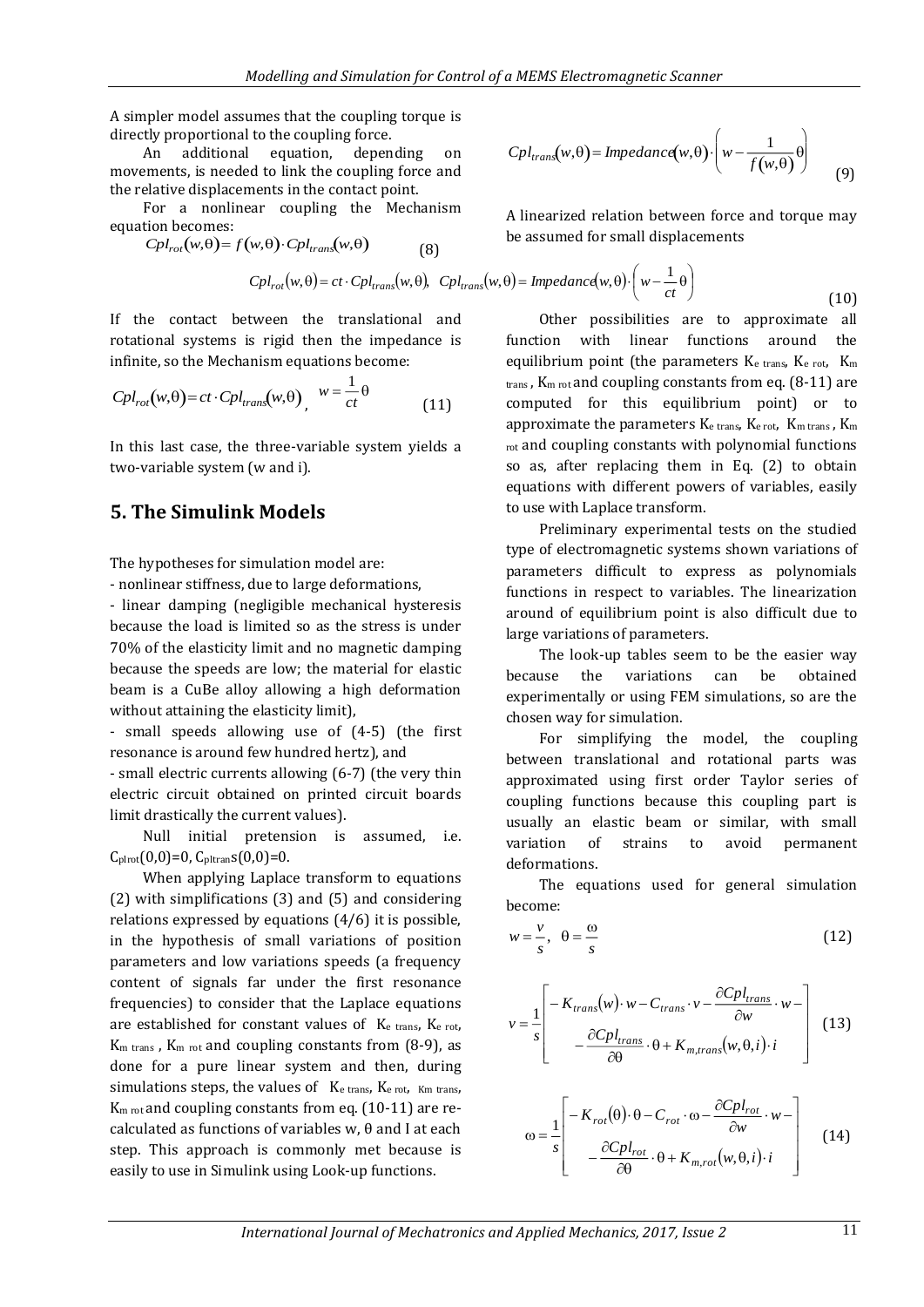the translational one.

Current Source [7].

where  $\overline{K_{trans}}(w)$ ,  $\overline{C_{trans}}$  correspond to the equivalent parameters after reducing the rotational system to

The mathematical model simplifies for current control, reducing to the first two mechanical equation. The problem due to the nonlinear relation

Previously was proposed an improved voltagecontrolled Howland current source, called Advanced

The Simulink model for the voltage control and the previous hypothesis, split in blocks interfaced in

between current and magnetic force remain.

the main application, is show in Figures 3-6.

$$
i = \frac{1}{s \cdot \left(L + i\frac{\partial L}{\partial i}\right)} \left[-\frac{U - R \cdot i - K_{e, trans}(w, \theta, i) \cdot v - k \cdot \left(\frac{\partial L}{\partial w}v + \frac{\partial L}{\partial \theta}\omega\right)\right] \tag{15}
$$

For rigid coupling between the two mechanical systems or the mirror placed on the beam the equations become

$$
w = \frac{v}{s} \tag{16}
$$

$$
v = \frac{1}{s} \left[ -\overline{K_{trans}}(w) \cdot w - \overline{C_{trans}} \cdot v + K_{m, trans}(w, \theta, i) \right]
$$
 (17)



*Figure 3: The global SIMULINK model*



*Figure 4: The SIMULINK model of the rotational subsystem and the model of the translational subsystem*

*i*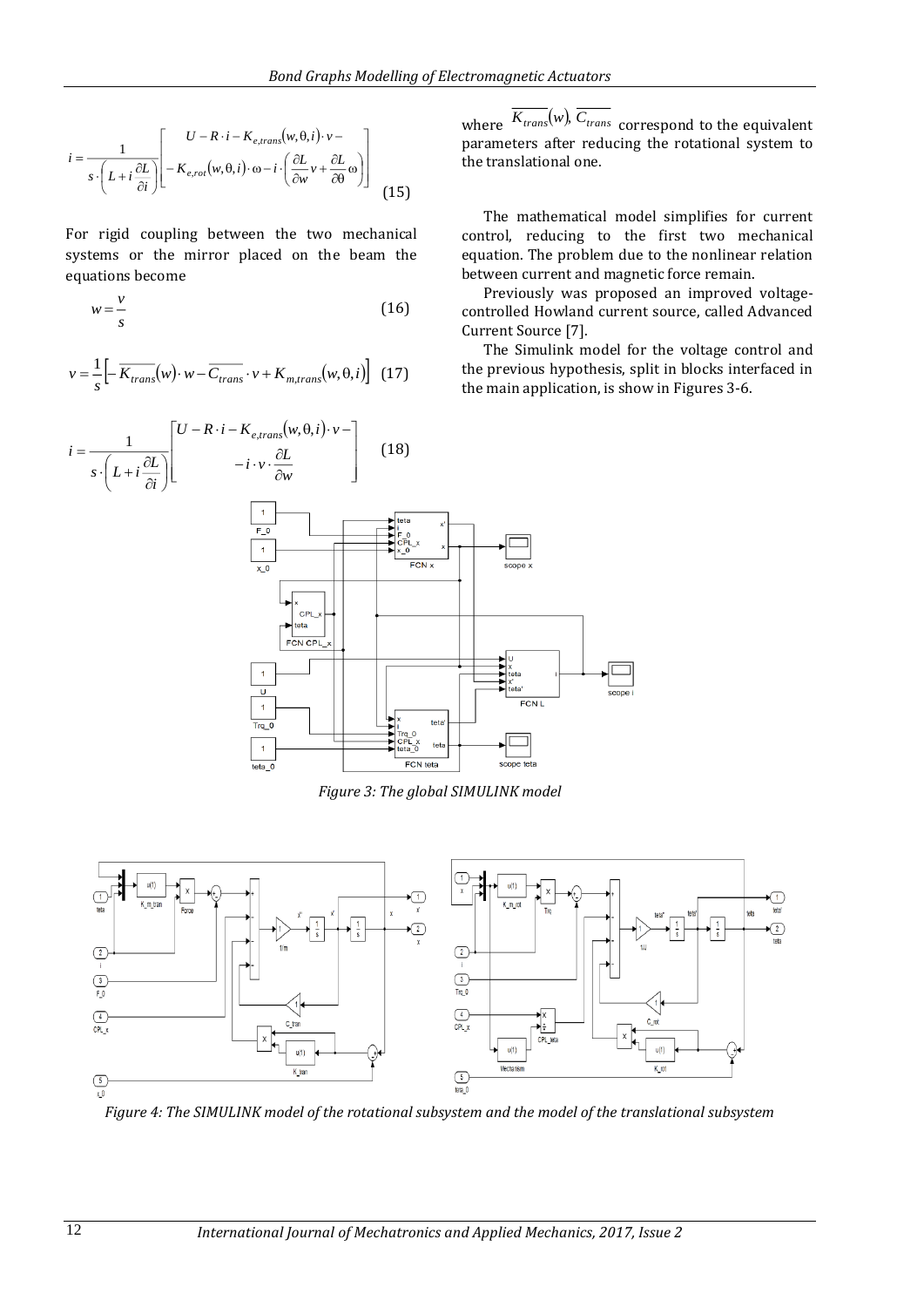





*Figure 6: The SIMULINK model of the electric subsystem*

The model parameters were derived through simulation using finite element methods [3,5,6]. The model assumes also a non-zero initial state, described by initial positions and forces at equilibrium. The simulation results for voltage and current control are in presented in Fig. 7.

The voltage step is 22mV. The current variation is a ramp with 2ms rising time (selected based on frequency response of the driving circuit) and 33mA stabilization value. The circuit used for current control is presented in Fig. 7 [8].



*Figure 7: The electrical control circuit [7] and the control results*

The simulations indicate the current control to be optimal, with oscillations reduced to 40% and a very low stabilization time (around 10ms for current control comparing to 100ms for voltage control). The stabilization time is very important because is a factor limiting the scanning frequency. For voltage control the frequency is limited to 10Hz while the current control allows a scanning frequency up 100Hz, enough for optical systems as microprojectors (the minimum scanning frequency, due to the human eye response, is around 35Hz but is recommended around 60Hz). It also provides for better compensation of nonlinearities.

Driving in current has few advantages, the most important being the removal of self-induced voltage influence at high velocities and also the reduce of inductance and resistance variations influence.